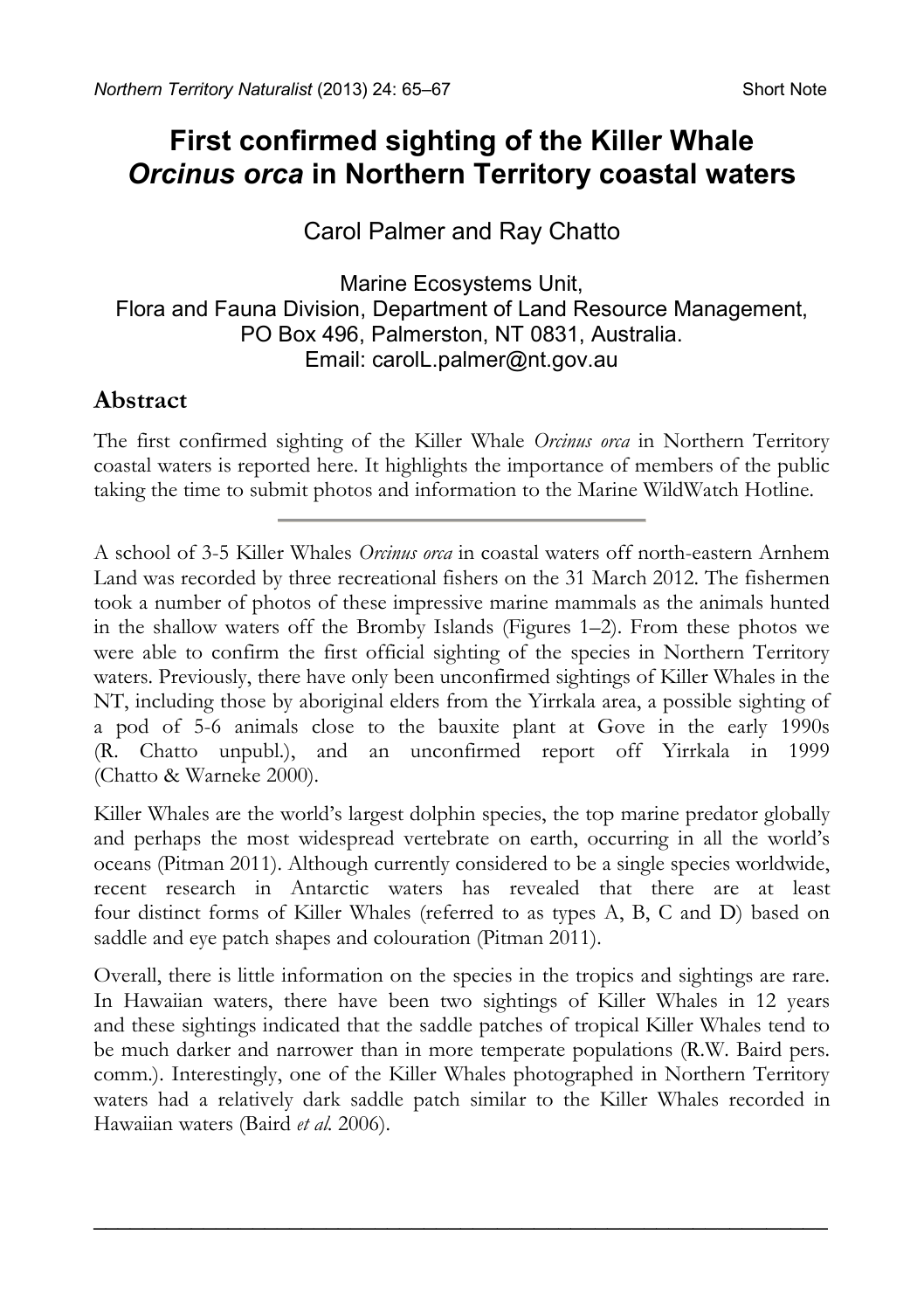

**Figures 1–2.** Killer Whale off the Bromby Islands, north-eastern Arnhem Land, Northern Territory, 31 March 2012. (David Francis)

\_\_\_\_\_\_\_\_\_\_\_\_\_\_\_\_\_\_\_\_\_\_\_\_\_\_\_\_\_\_\_\_\_\_\_\_\_\_\_\_\_\_\_\_\_\_\_\_\_\_\_\_\_\_\_\_\_\_\_\_